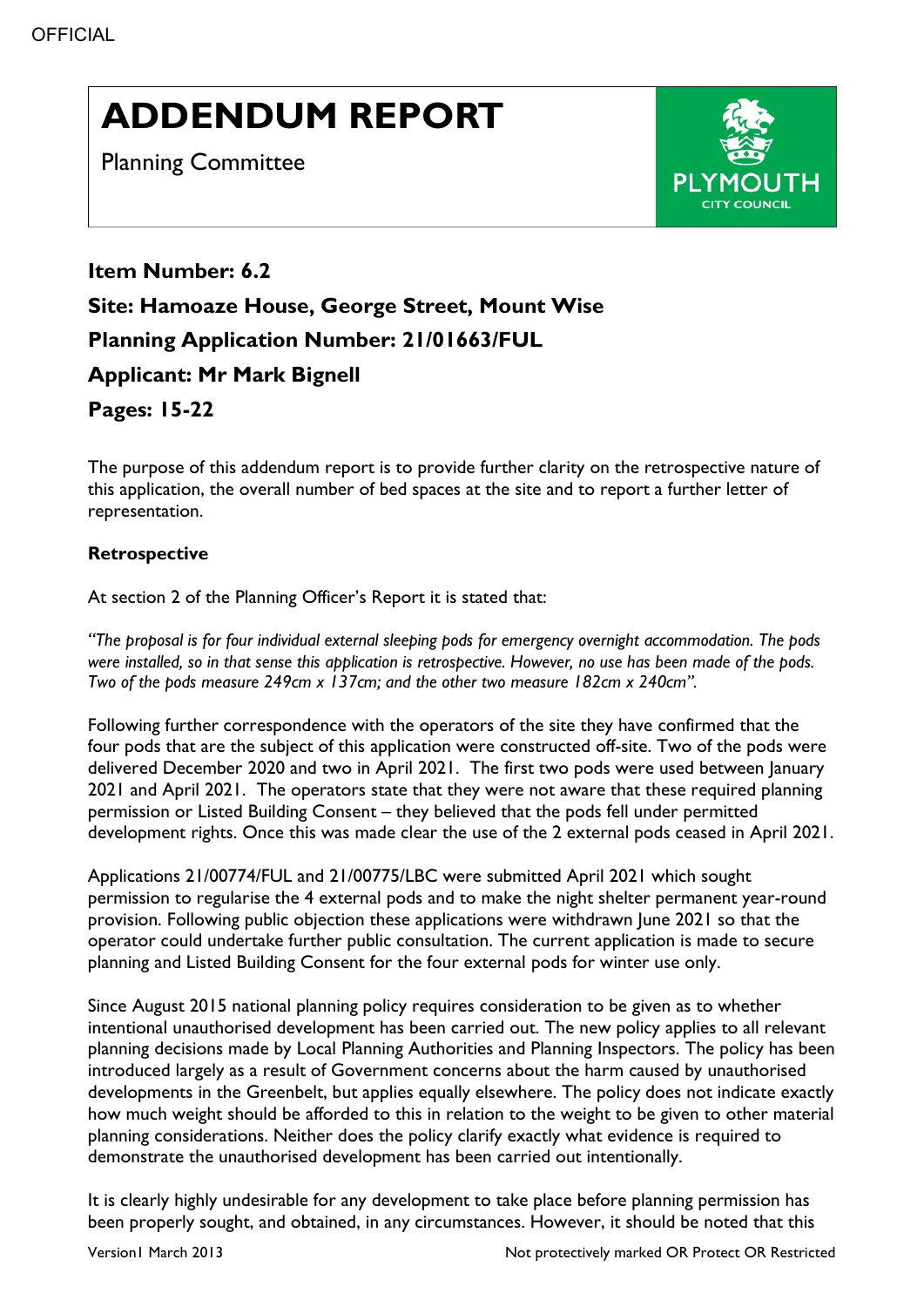policy only applies where unauthorised development has taken place with the full knowledge of the person(s) undertaking the work that it lacks the necessary consent. In reality, given the difficulties in interpreting these points, it is considered that little or no weight can be given to this aspect, unless the Council has clearly indicated to the applicant that unauthorised development is being carried out, and that works have then continued beyond that point, or where there is some other compelling evidence that such work has intentionally been carried out.

Neither of these factors appear to apply in this case, and so it is considered that no weight should be afforded to this particular point in the determination of this application.

### Number of Bed Spaces on Site

Application 19/01986/FUL granted permission for 12 bed spaces on the site. Necessary internal modifications reduced the number of bed spaces to 8. The current application for four additional bed spaces in the external pods would restore the total number of beds on site to 12. This is considered acceptable. However, any increase in the total number of bed spaces on site would require further assessment of the impact on residential amenity in the local area.

It is recommended that an additional condition is included to prevent the external pods from being used if the total number of bed spaces on site exceeds 12. This condition is set out at the end of this report.

# Additional Letters of Representation

An additional letter of representation has been received which raises the following objections:

- a) It is unclear where, or when, proposed CCTV coverage would be located.
- b) Regarding a walking map for the preferred access route, this would route all attendees past the same houses, which would increase the risk of anti-social behaviour to those properties.
- c) Should there be a scheme for compensating residents whose property is damaged by attendees?
- d) Lack of adequate communication with residents following incidents and lack of public consultation.
- e) The prevention of acts of anti-social behaviour is not adequately set out in the management plan.

Regarding CCTV, it is understood that two additional CCTV cameras will be installed outside the main entrance to the winter sleeping provision, however this is not covered by this planning application.

Regarding compensation for any potential damage to property from attendees, this is not a matter that can be addressed through the planning process.

Regarding communication and preventing anti-social behaviour, it is understood from the operator that three meetings with residents took place, in August, September and October 2021. The walking map, which encourages attendees to walk to Hamoaze House via George Street, came out of these meetings. Regarding the walking map, the number of persons attending the premises is not considered so significant as to warrant prescribing a particular route, in planning terms. However, officers recognise that the operators of the facility wish to exercise their own judgement on this matter.